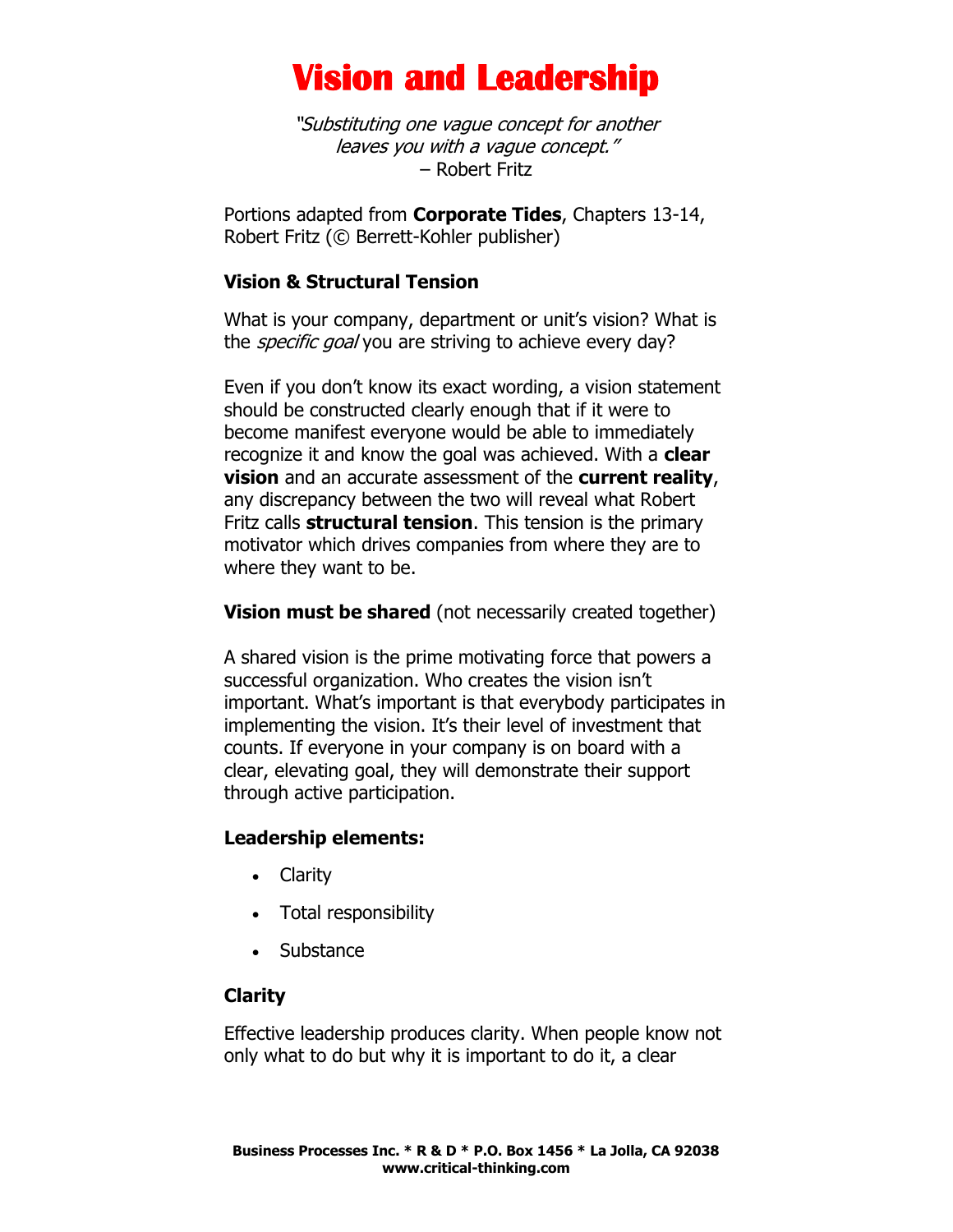strategy (e.g. a business strategy) will expand viability. A **good decision making method** can be used to determine how best to move from here (objective reality) to there (specific vision.)

#### **Total Responsibility**

While a leader encourages participation, involvement, and commitment, a true leader will take total responsibility for the organization and regard organizational failure ultimately as leadership failure.

#### **Substance**

The essence of leadership is **not style but substance**. While people may love a leader's style, ultimately, they might not fully participate because they feel that leader's substance is lacking. But if a leader possesses good judgment, strong character, clarity of purpose, and acts on principle rather than popularity, almost anybody will get on board with their program, even if they hate their style! Concern with leader style should be dealt with only after issues concerning substance are addressed.

### **A Leader Sets the Priorities**

The leader must make it clear what is most important and what is less important. The organization's purpose takes the highest place followed by viability. The leader must master the business strategy to accomplish the purpose while remaining viable.

#### **Wealth generation is paramount, NOT cost cutting.**

A leader's focus should not be on how the company accumulates wealth but rather on how the company generates wealth. The business strategy defines how the company will get money to come in the door. How the money is spent after it comes in the door is important, but secondary. Equating wealth accumulation with wealth generation can lead to a dangerously random pattern of cost cutting that causes permanent damage to the organization's ability to generate future wealth.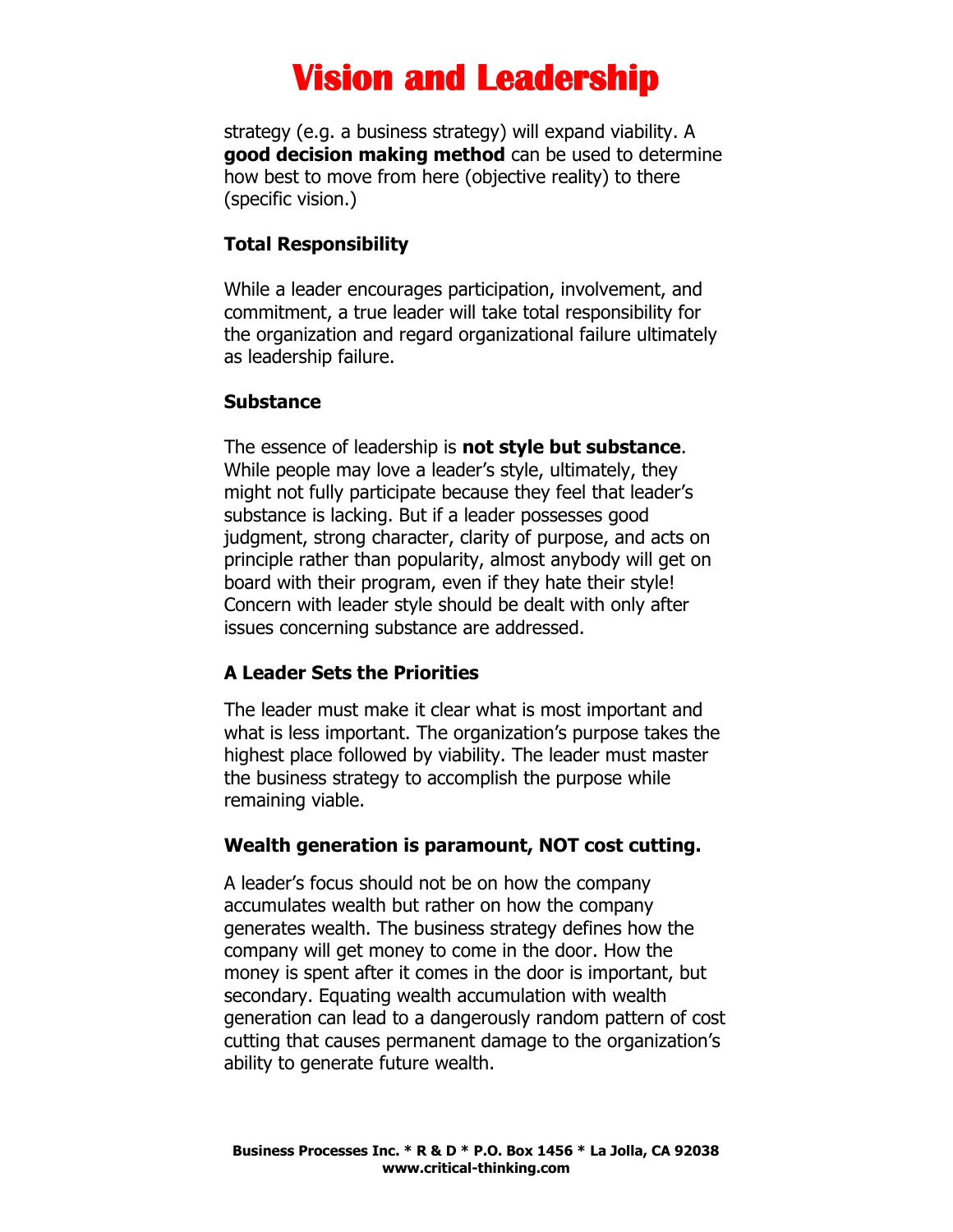Imagine that your organization implements an across-theboard 20% downsizing of all departments. While this may seem like a very neat and workable solution, the reality is that not all areas of your company can withstand a 20% cut. Would you authorize a surgeon to reduce your body size by 20%, no matter what part of you had to go? An arbitrary percentage cut does not consider and reconcile the true difference between your company's business strategy and its vision. In critical thinking terms the decision statement should be changed to reflect the real purpose behind downsizing (e.g. How to make revenues exceed expenditures) for the long-term benefit of the enterprise.

In sum, all great leaders utilize structural tension to create a full awareness of the discrepancy between what is and what should be. Great leaders have a clear understanding of where they are, where they want to go, and how best to encourage others to join them.

### **What do great leaders do?**

Ask yourself. "Would I follow a leader who…

- did not have a vision of a desirable future?
- was out of touch with reality?
- did not know how to guide our collective efforts?"

#### **BPI Fosters Great Leaders**

Leaders can use **BPI'**s Critical Thinking processes to both clarify reality and harness the collective efforts of everyone in pursuit of a shared vision. In short, turning a vision into reality is a job for critical thinking collaboration.

In **BPI** terms, the gap between the company's vision and the current reality is defined as an issue. Our Problem-Solving process would quickly reveal and verify this issue's root cause, which will improve our Decision-Making ability to select a corrective action that offers us the most overall benefits at an acceptable level of risk.